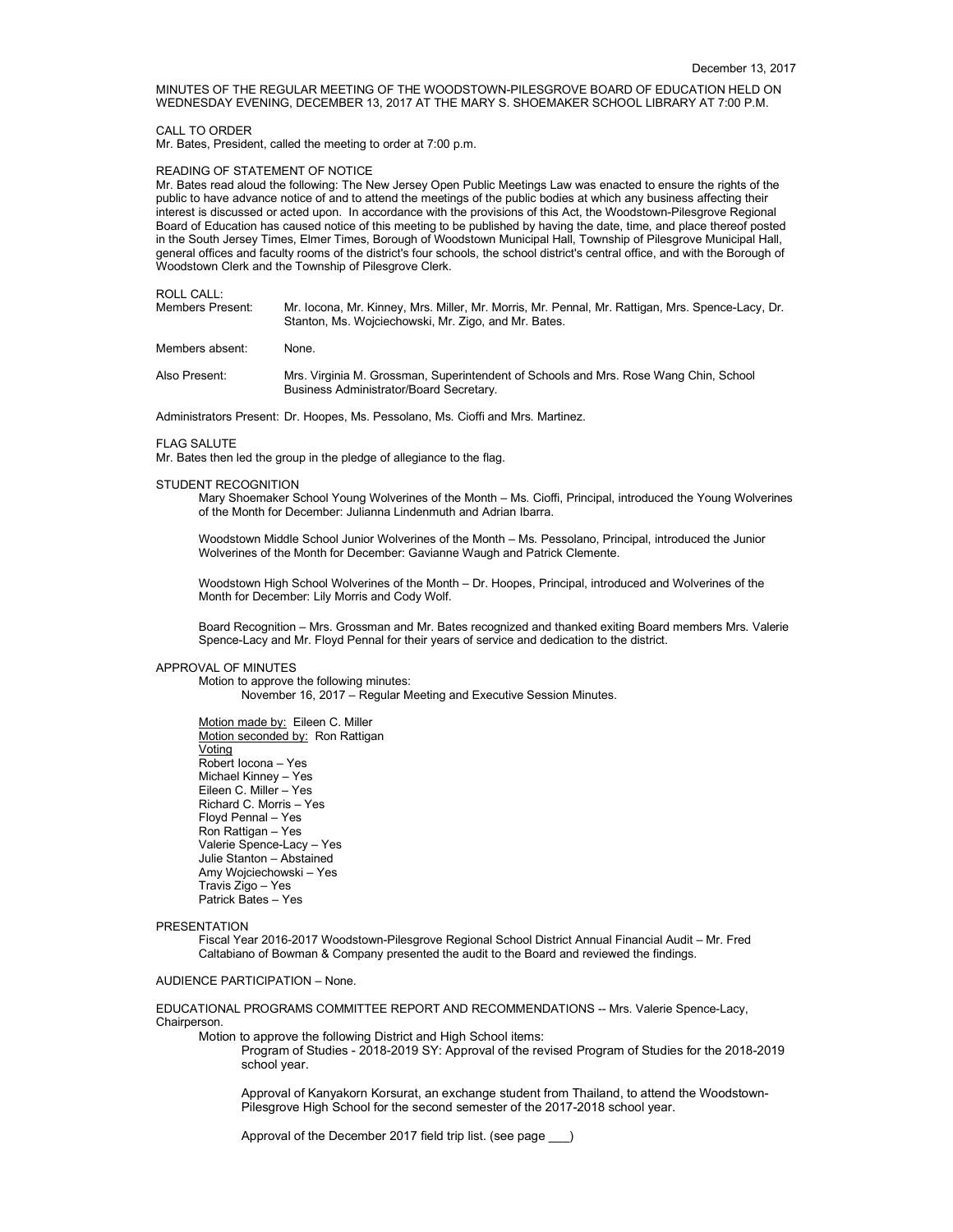Rowan University student Mikaela Beister to begin a full year clinical practice in Art with Lori Raggio (high school) from 1/16/18 to 3/8/18 and 10/30/18 to 12/20/18.

Motion made by: Valerie Spence-Lacy Motion seconded by: Eileen C. Miller Voting Robert Iocona – Yes Michael Kinney – Yes Eileen C. Miller – Yes Richard C. Morris – Yes Floyd Pennal – Yes Ron Rattigan – Yes Valerie Spence-Lacy – Yes Julie Stanton – Yes Amy Wojciechowski – Yes Travis Zigo – Yes Patrick Bates – Yes

Motion to approve the following Middle School, Shoemaker School, and Early Childhood Learning Center items (voting not applicable to sending district representatives):

Approval of the Harassment, Intimidation and Bullying report dated December 2017 and to provide notification letters as required to the parents/guardians advising that this information has been provided to the Board of Education.

Approval of the Middle School December 2017 field trip list. (see page \_\_\_)

Approval of the Shoemaker December 2017 field trip list. (see page \_\_\_)

Rowan University students to begin clinical practice as follows:

Mikaela Biester for a full year clinical practice in Art with Sue Chapman (Mary Shoemaker) from 3/13/18 to 5/8/18 and 9/4/18 to 10/25/18.

Kathleen Golden for clinical practice in Elementary Education with Jen Battaglia (Mary Shoemaker) from 1/16/18 to 5/4/18.

Ashley Haden for clinical practice in Elementary Education with Rebecca Schalick (Mary Shoemaker) from 1/16/18 to 5/4/18.

Motion made by: Valerie Spence-Lacy Motion seconded by: Eileen C. Miller Voting Robert Iocona – Yes Eileen C. Miller – Yes Floyd Pennal – Yes Ron Rattigan – Yes Valerie Spence-Lacy – Yes Julie Stanton – Yes Amy Wojciechowski – Yes Travis Zigo – Yes Patrick Bates – Yes

POLICY COMMITTEE REPORT AND RECOMMENDATIONS -- Mr. Robert Iocona, Chairperson. Motion to approve the following policies for first reading: Policy 4111 Recruitment, Selection and Hiring - updated

Motion made by: Robert locona Motion seconded by: Amy Wojciechowski Voting Robert Iocona – Yes Michael Kinney – Yes Eileen C. Miller – Yes Richard C. Morris – Yes Floyd Pennal – Yes Ron Rattigan – Yes Valerie Spence-Lacy – Yes Julie Stanton – Yes Amy Wojciechowski – Yes Travis Zigo – Yes Patrick Bates – Yes

PERSONNEL COMMITTEE REPORT AND RECOMMENDATIONS -- Mrs. Eileen Miller, Chairperson.

Motion to approve the following District and High School items as recommended by the Superintendent: Approval of New Staff as follows (*all staff are approved pending criminal history and/or certification):* Robert Sample as a part-time custodian (up to 25 hours per week) at the High/Middle School effective 12/18/2017. Hourly rate - \$14 per hour.

> Luke Hanson as a part-time custodian (up to 25 hours per week) at the High/Middle School effective 12/18/2017. Hourly rate - \$14 per hour.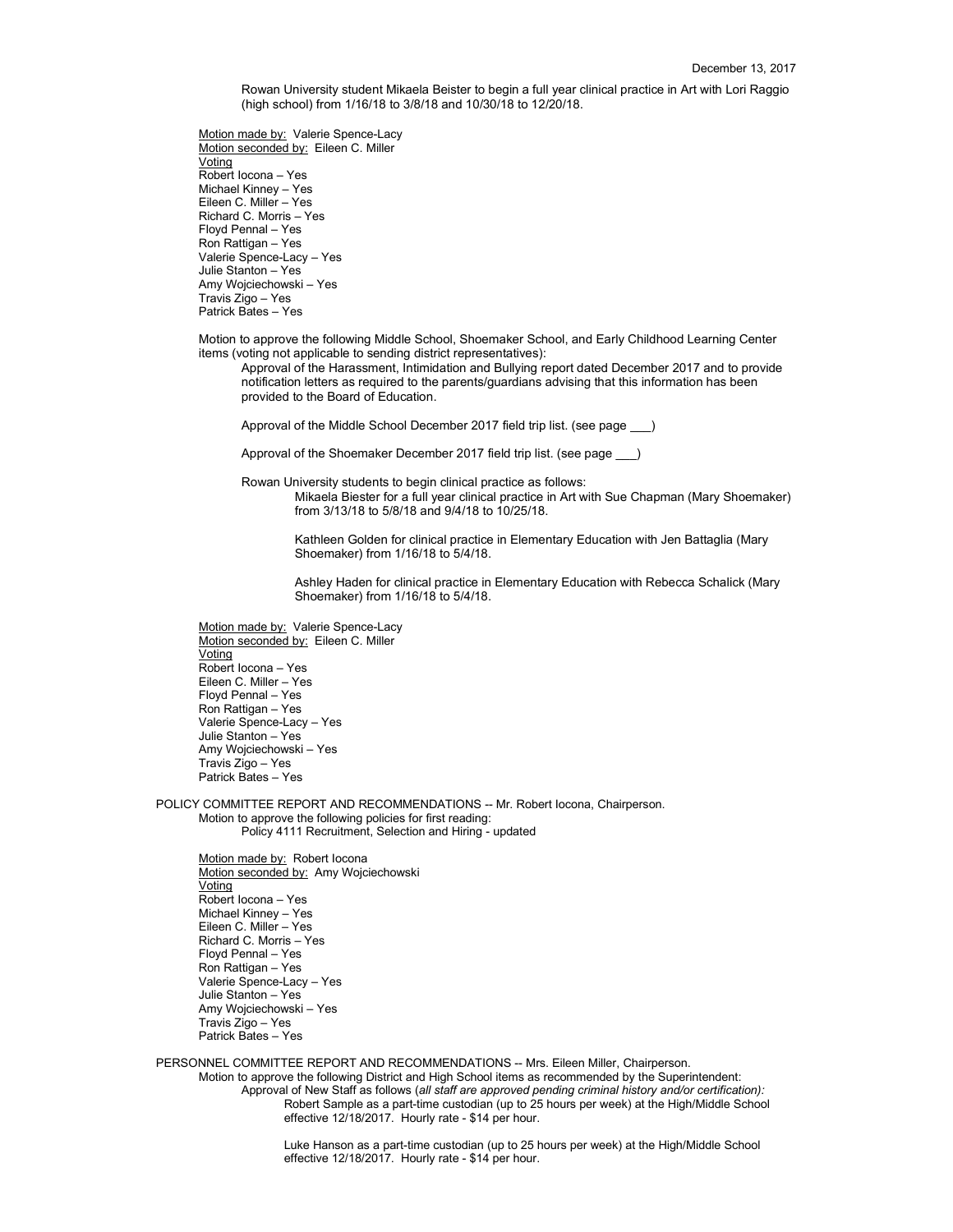Mei Corbin as a part-time custodian (up to 25 hours per week) at the High/Middle School effective 12/14/2017. Hourly rate - \$14 per hour. NOTE: Ms. Corbin is currently a substitute custodian.

Sebastian (Tony) Tindley as a part-time custodian (week-ends) at the High/Middle School effective 12/14/2017. Hourly rate - \$14.65 per hour. NOTE: Mr. Tindley is currently a substitute custodian.

Approval of extra duty appointment of Katie Nicotra for field hockey support for a special education student NJSmart #6207902789 from 10/3/2017 through 11/1/2017 at \$32.00 per hour.

Approval of the December 2017 athletic appointment list. (see page

Approval of Substitutes as follows:

Caroline Hathaway - substitute teacher at the High, Middle, Shoemaker Schools and the Roper Early Childhood Learning Center.

Alexis Giova - substitute paraprofessional at the High, Middle, Shoemaker Schools and the Roper Early Childhood Learning Center. NOTE: Ms. Giova is currently a part-time paraprofessional and is available to cover for staff after completing her regular hours.

Brie Stites - substitute teacher at the High, Middle, Shoemaker and Roper Early Childhood Learning Center. NOTE: Ms. Stites is completing a long-term substitute assignment and would like to continue substituting in the district.

Tara McQueston - substitute teacher at the High, Middle, Shoemaker and Roper Early Childhood Learning Center. NOTE: Ms. McQueston is currently a long-term substitute in a part-time teacher position.

Staci Clendining - substitute teacher at the High, Middle, Shoemaker and Roper Early Childhood Learning Center. NOTE: Ms. Clendining is currently a long-term substitute in a part-time teacher position.

Approval of the December 2017 high school volunteer list. (see page

Approval of the following job descriptions: Buildings and Grounds Custodian Custodian Electrical Mechanic Maintenance

Motion made by: Eileen C. Miller Motion seconded by: Travis Zigo Voting Robert Iocona – Yes Michael Kinney – Yes Eileen C. Miller – Yes Richard C. Morris – Yes Floyd Pennal – Yes Ron Rattigan – Yes Valerie Spence-Lacy – Yes Julie Stanton – Yes Amy Wojciechowski – Yes Travis Zigo – Yes Patrick Bates – Yes

Motion to approve the following Middle School, Shoemaker School, and Early Childhood Learning Center items as recommended by the Superintendent (voting not applicable to sending district representatives): Acceptance of a retirement letter from Karen Lindenmuth as a Paraprofessional at the Middle School effective on July 1, 2018.

Approval to extend a maternity leave of absence for Jillian Dubois, Achieve Teacher Mary Shoemaker School, from December 8, 2017 to June 30, 2018.

Approval of New Staff as follows (*all staff are approved pending criminal history and/or certification):* Marvonna Holmes as a part-time custodian (up to 25 hours per week) at the Roper Early Childhood Learning Center effective 12/14/2017. Hourly rate - \$14 per hour. NOTE: Ms. Holmes is currently a substitute.

Approval of Extra Duty approval as follows: Middle School December 2017 extra duty list. (see page )

Approval of payment for the following Math Network Meeting Participants. Stipend - \$32/hour x 1 hour/person: Chris Bialecki

Joanne Gloway Don Dunner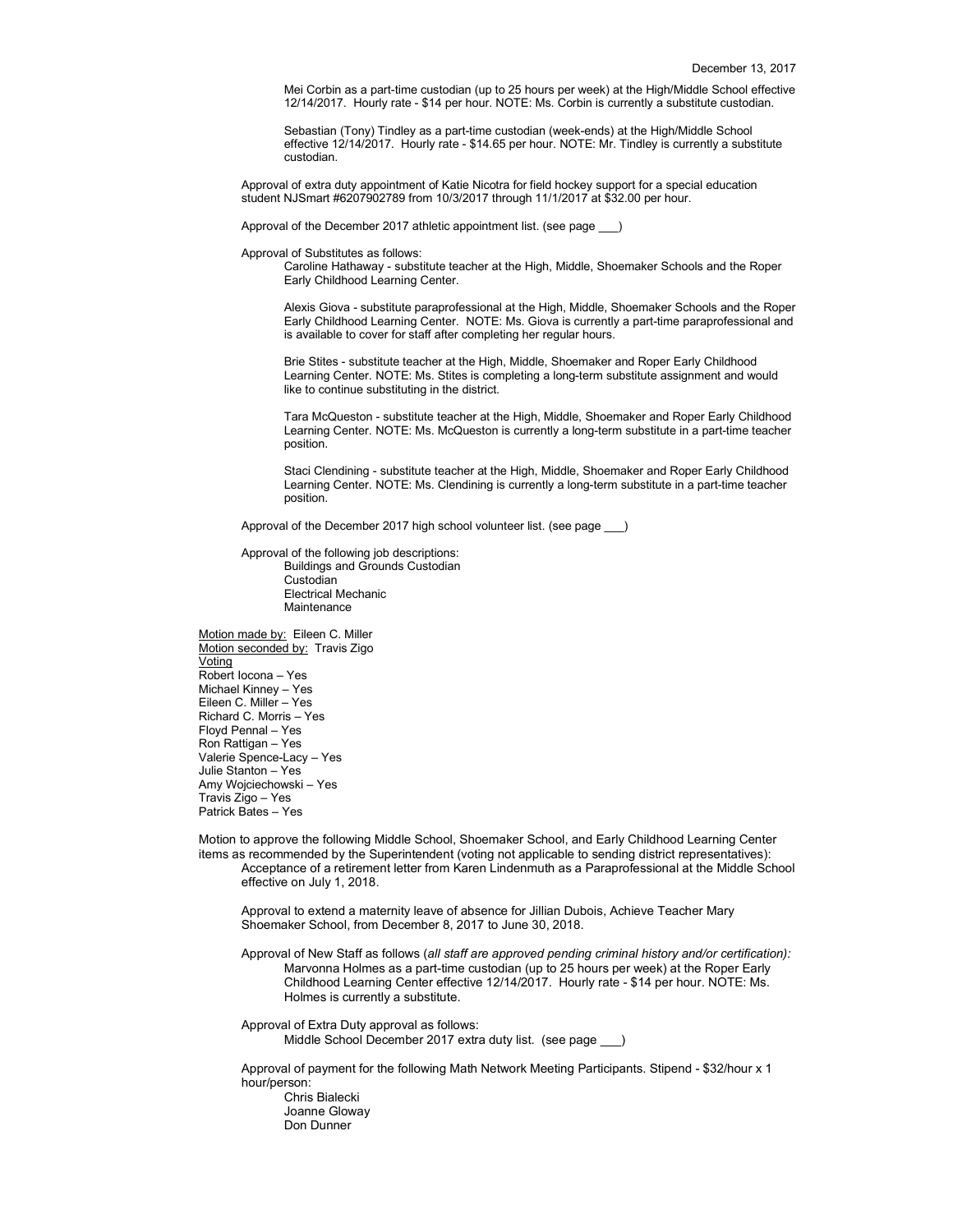Approval of Substitutes as follows:

Middle School - Brandy Ragan as a Long-Term Substitute Language Arts/English Teacher effective January 2, 2018. Salary - BA Step 1 (\$50,597), pro-rated. (Note: Ms. Ragan is in for Joe Hogan) (attachment)

Mary Shoemaker - Tara McQueston to complete the 2017-2018 school year as a Long-Term Substitute Teacher for Jillian Dubois. Salary as approved at the 9/28/2017 Board Meeting (BA Step 1, \$50,597 pro-rated to start date). NOTE: Ms. McQueston has been in for Ms. Dubois since 9/29/2017.

#### Approval of Volunteers as follows:

Roper Early Childhood Learning Center - Approval of the December 2017 volunteer list. (see page

Mary Shoemaker - Approval of the December 2017 volunteer list. (see page )

Middle School - Approval of the December 2017 volunteer list. (see page  $\qquad$  )

Motion made by: Eileen C. Miller Motion seconded by: Amy Wojciechowski Voting Robert Iocona – Yes Eileen C. Miller – Yes Floyd Pennal – Yes Ron Rattigan – Yes Valerie Spence-Lacy – Yes Julie Stanton – Yes Amy Wojciechowski – Yes Travis Zigo – Yes Patrick Bates – Yes

FINANCE/FACILITIES/TRANSPORTATION COMMITTEE REPORT AND RECOMMENDATIONS -- Mr. Floyd Pennal, Chairperson.

 $\mathcal{L}_\text{max}$  , and the contribution of the contribution of the contribution of the contribution of the contribution of the contribution of the contribution of the contribution of the contribution of the contribution of t

Motion to approve the following financial reports (Note: Goal #3): (see Board Minutes Financial Back-up Binder for details).

Pursuant to N.J.A.C. 6A:23A-16.10 (c)3, I certify that as of November 30, 2017, no budgetary line item account has obligations and payments (contractual orders) which in total exceed the amount appropriated by the Woodstown-Pilesgrove Regional Board of Education pursuant to N.J.S.A. 18A:22-8.1 and N.J.S.A. 18A:22-8.2 and no budgetary line item account has been over-expended in violation of N.J.A.C. 6:23- 16.10 (a)1.

Board Secretary Date

The November 30, 2017, final Report of the Treasurer of School Funds for the 2017-2018 school year is in agreement with the November 30, 2017, final Report of the Board Secretary, pending audit.

Pursuant to N.J.A.C. 6A:23A-16.10(c)4, that the Woodstown-Pilesgrove Regional Board of Education certifies that as of November 30, 2017, and after review of the Secretary's Monthly Financial Report and the Treasurer's Monthly Financial Report and upon consultation with the appropriate district officials, to the best of the Board's knowledge, no major account or fund has been over-expended in violation of N.J.A.C. 6A:23A-16.10(a)1 and that sufficient funds are available to meet the district's financial obligations for the remainder of the fiscal year.

EFT's for November 2017, additional hand check payments for November 2017, and payment list for the month of December 2017.

Transfer of funds as previously approved by the Superintendent pursuant to 18A:22-8.1 for the month of November 2017.

Additional financial reports as follows:

Student Activities and Athletics for the month of November 2017. Scholarships for the month of November 2017. Odyssey of the Mind for the month of November 2017. Woodstown Community School for the month of November 2017.

Motion made by: Floyd Pennal Motion seconded by: Travis Zigo Voting Robert Iocona – Yes Michael Kinney – Yes Eileen C. Miller – Yes Richard C. Morris – Yes Floyd Pennal – Yes Ron Rattigan – Yes Valerie Spence-Lacy – Yes Julie Stanton – Yes Amy Wojciechowski – Yes Travis Zigo – Yes Patrick Bates – Yes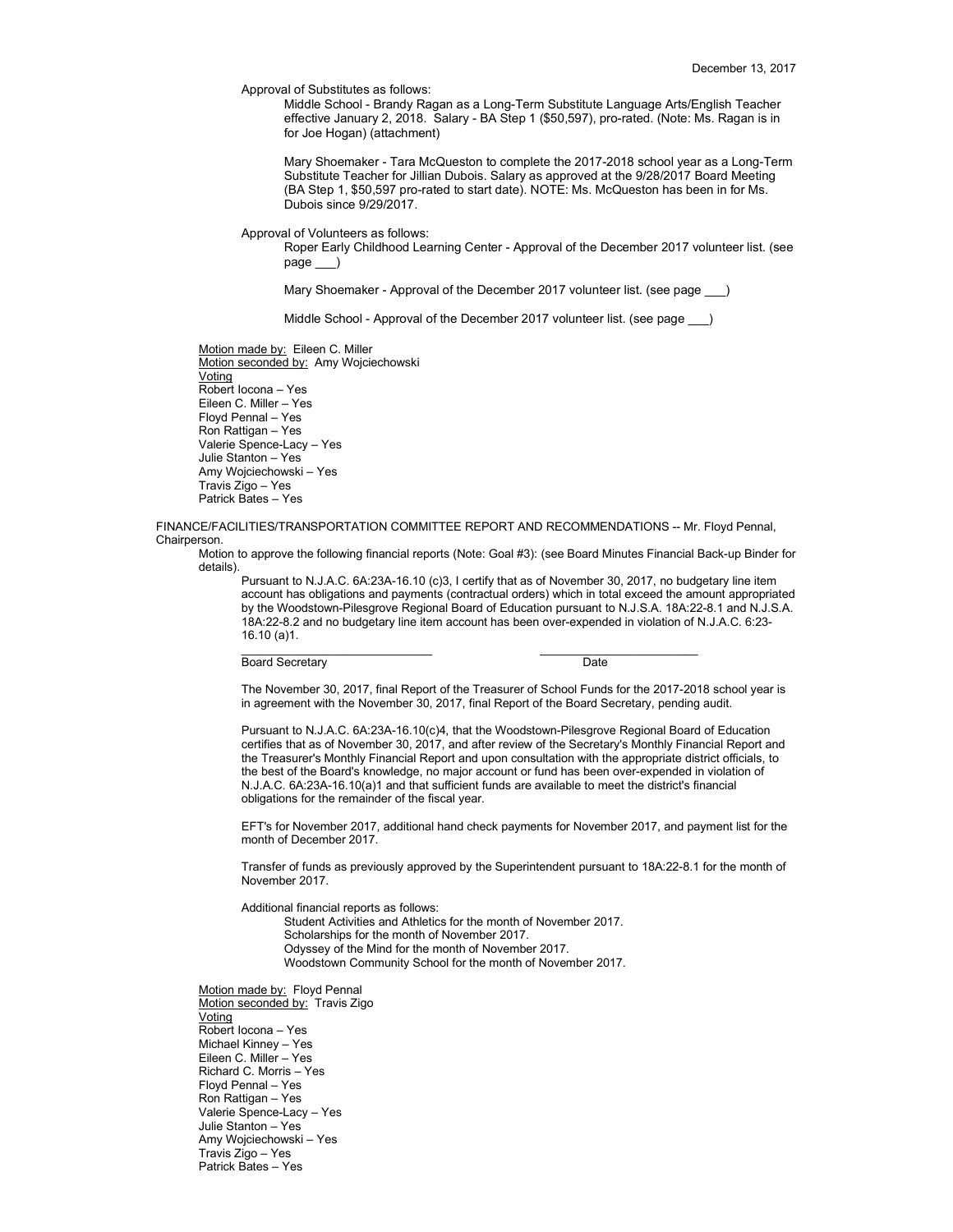Motion to approve the following District and High School items:

Contract with Gloucester County Special Services School District for the attendance of the following students for the 2017-2018 school:

High School student NJSmart #1709115870 for the Multiple Disabilities program in the amount of \$37,800.00, plus a non-resident fee in the amount of \$3,000.00 for a total cost of \$40,800.00.

High School student NJSmart #8692232997 for the Multiple Disabilities program in the amount of \$37,800.00, plus a non-resident fee in the amount of \$3,000.00 plus a 1:1 assistant in the amount of \$39,960.00 for a total cost of \$80,760.00.

High School student NJSmart #4374457425 for the Behavioral Disabilities program in the amount of \$39,600.00, plus a non-resident fee in the amount of \$3,000.00 for a total cost of \$42,600.00.

Change order increase for Falasca Mechanical for the Woodstown HS/MS HVAC & Miscellaneous Renovations project in the amount of \$28,110.99.

ESEA Consolidated 2017-2018 grant award. (see page \_\_\_)

Approve and accept the Annual Audit for the Fiscal Year Ended June 30, 2017, as reviewed and discussed, including the Comprehensive Annual Financial Report (CAFR), recommendations, and the Corrective Action Plan. (see page

Approval of TEC Elevator Inc. to furnish all materials and labor to tie in elevator card readers at the elevator controller for card readers at each landing. Total cost - \$3,624.00.

Contract with Salem County Vocational Technical School for the reimbursement to Woodstown-Pilesgrove Regional School District for providing a one-on-one aide to a Communications Academy student NJSmart #6644833659 in the amount of \$50,763.11 (salary and benefits) for the 2017-2018 school year.

Contract with Salem County Vocational Technical School for the reimbursement to Woodstown-Pilesgrove Regional School District for providing a one-on-one aide to a Communications Academy student NJSmart #6644833659 for 5 additional after school hours per week at a cost of \$15.00 per hour for the 2017-2018 school year.

Motion made by: Floyd Pennal Motion seconded by: Valerie Spence-Lacy Voting Robert Iocona – Yes Michael Kinney – Yes Eileen C. Miller – Yes Richard C. Morris – Yes Floyd Pennal – Yes Ron Rattigan – Yes Valerie Spence-Lacy – Yes Julie Stanton – Yes Amy Wojciechowski – Yes Travis Zigo – Yes Patrick Bates – Yes

Motion to approve the following Middle School and Elementary School items (voting not applicable to sending district representatives):

Contract with Gloucester County Special Services School District for the attendance of the following students for the 2017-2018 school:

Middle School student NJSmart #1416288941 for the Multiple Disabilities program in the amount of \$37,800.00, plus a non-resident fee in the amount of \$3,000.00 plus a 1:1 assistant in the amount of \$39,960.00 for a total cost of \$80,760.00 prorated, effective September 1, 2017 through December 1, 2017.

Elementary School student NJSmart #2106346771 for the Multiple Disabilities program in the amount of \$37,800.00, plus a non-resident fee in the amount of \$3,000.00 for a total cost of \$40,800.00.

Elementary School student NJSmart #2597878993 for the Multiple Disabilities program in the amount of \$37,800.00, plus a non-resident fee in the amount of \$3,000.00 for a total cost of \$40,800.00.

Elementary School student NJSmart #5508166782 for the Multiple Disabilities program in the amount of \$37,800.00, plus a non-resident fee in the amount of \$3,000.00, plus a 1:1 assistant effective 10/20/17 in the prorated amount of \$33,300.00 for a total cost of \$74,100.00.

Elementary School student NJSmart #3234327410 for the Preschool Disabilities program, effective 10/24/17 in the prorated amount of \$34,040.00, plus a prorated non-resident fee in the amount of \$2,467.00, for a total cost of \$36,507.00.

Contract with Pineland Learning Center for the attendance of elementary school student NJSmart #5528401090, effective 11/14/17 in the prorated amount of \$39,712.00 for the remainder of the 2017- 2018 school year.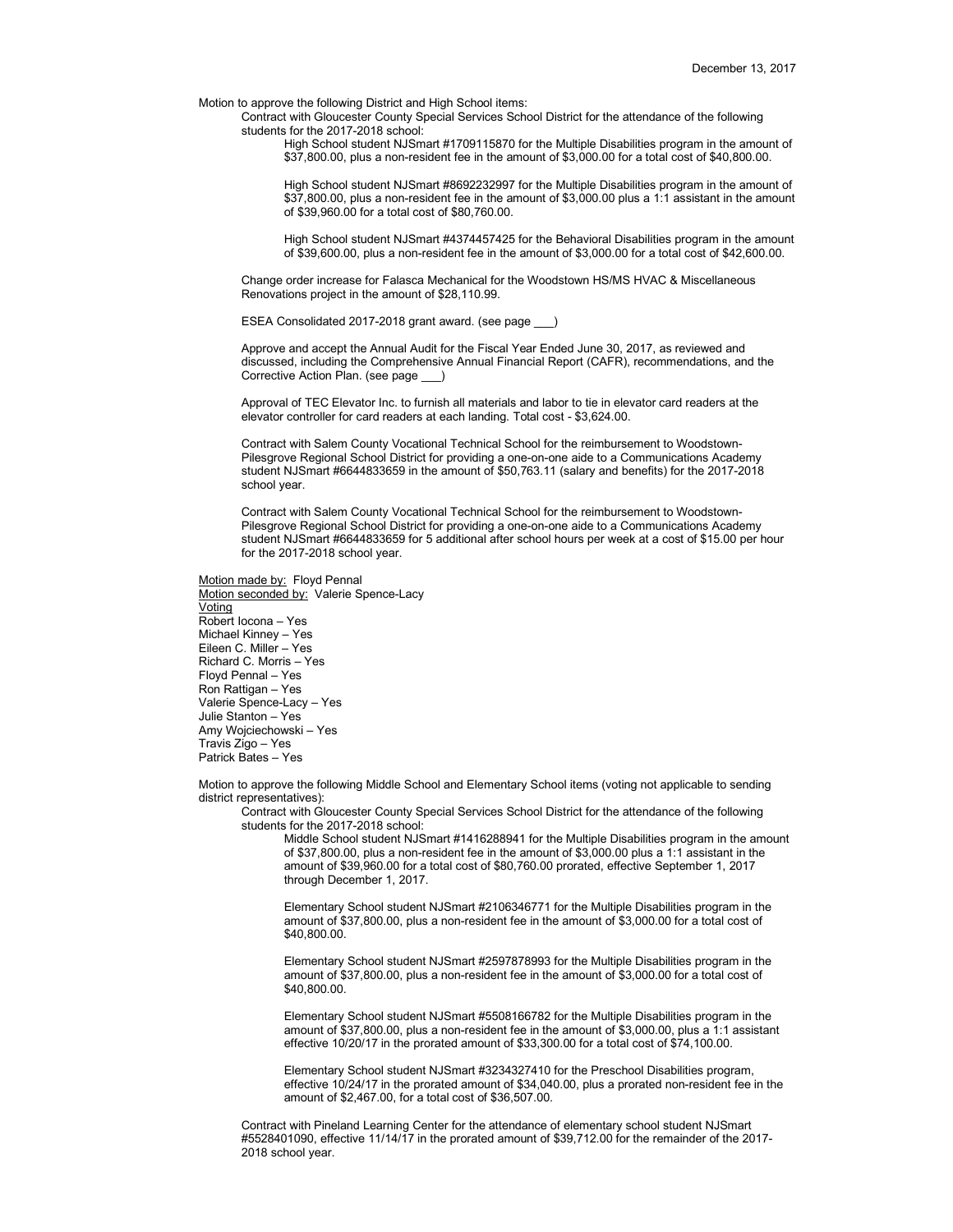Contract with Professional Education Services, Inc. to provide instructional services to elementary school student ID #290179 (NJSmart # not available) in the amount of \$32.00 per hour.

Contract with Lower Alloways Creek School District to accept one of their resident students into our Behavioral Disabilities program effective November 13, 2017 in the prorated amount of \$13,197.67 for the remainder of the 2017-2018 school year.

Revised contract with Gloucester County Special Services School District for route Y1178 to Pineland Learning Center for the addition of one elementary school student (NJ SMART # 5528401090) with an aide beginning November 14, 2017. Total route cost is \$273.75 per diem, plus a 7% administrative fee. This route contains students from other districts and therefore our cost per diem will be prorated accordingly by Gloucester County Special Services School District.

Addendum to route SLC-4 for an addition of 36 miles a day at \$1.00 per mile for an additional increase per diem of \$36.00. This route is to transport elementary school student (NJSMART# 3834386610) to and from school beginning November 27, 2017 through the remainder of the 2017-2018 school year.

Joint transportation agreement with Pittsgrove Township Board of Education for route SC-CUMB to transport one middle school student (NJSMART #1416288941) to Salem County Special Services School District – Cumberland Campus beginning December 4, 2017, through the remainder of the 2017-2018 school year at \$77.11 per diem for 123 days for a total cost of \$9,484.53.

Contract with Salem County Special Services School District for the attendance middle school student NJSmart #1416288941 for the Autistic Disabilities program in the prorated amount of \$27,687.00 (124 days), plus a 1:1 assistant in the prorated amount of \$26,479.00, effective December 4, 2017 through the remainder of the 2017-2018 school year.

Accept any and all donations in honor of Debra Mahoney to be deposited into the Debra Mahoney Fund to benefit the Mary S. Shoemaker School.

Motion made by: Floyd Pennal Motion seconded by: Robert locona Voting Robert Iocona – Yes Eileen C. Miller – Yes Floyd Pennal – Yes Ron Rattigan – Yes Valerie Spence-Lacy – Yes Julie Stanton – Yes Amy Wojciechowski – Yes Travis Zigo – Yes Patrick Bates – Yes

## OLD BUSINESS ITEMS – None.

### NEW BUSINESS ITEMS

Restructuring of the Board of Education Committees – The Board discussed the current committee structure and the possibility of reducing the current four committees to three. The Policy committee items would be incorporated into the three remaining committees as they are relative to each committee.

Motion to approve by resolution, the Business Administrator to seek proposals for Food Service Management for the 2017-2018 school year.

Mrs. Grossman reviewed a five-year analysis of the deficit in the cafeteria fund and stated that the district cannot continue to support the cafeteria debt. Mrs. Wang Chin reviewed an analysis of the five-year loss, indicating a total of \$164,000 has been infused into the cafeteria program from the general fund and how those funds could have been used towards technology and curriculum.

Motion made by: Patrick Bates Motion seconded by: Ron Rattigan Voting Robert Iocona – Yes Michael Kinney – Yes Eileen C. Miller – Yes Richard C. Morris – Yes Floyd Pennal – Yes Ron Rattigan – Yes Valerie Spence-Lacy – Yes Julie Stanton – Yes Amy Wojciechowski – Yes Travis Zigo – Yes Patrick Bates – Yes

Motion to accept the resignation of Valerie Spence-Lacy from the Board of Education effective December 31, 2017.

Motion made by: Patrick Bates Motion seconded by: Eileen C. Miller Voting Robert Iocona – Yes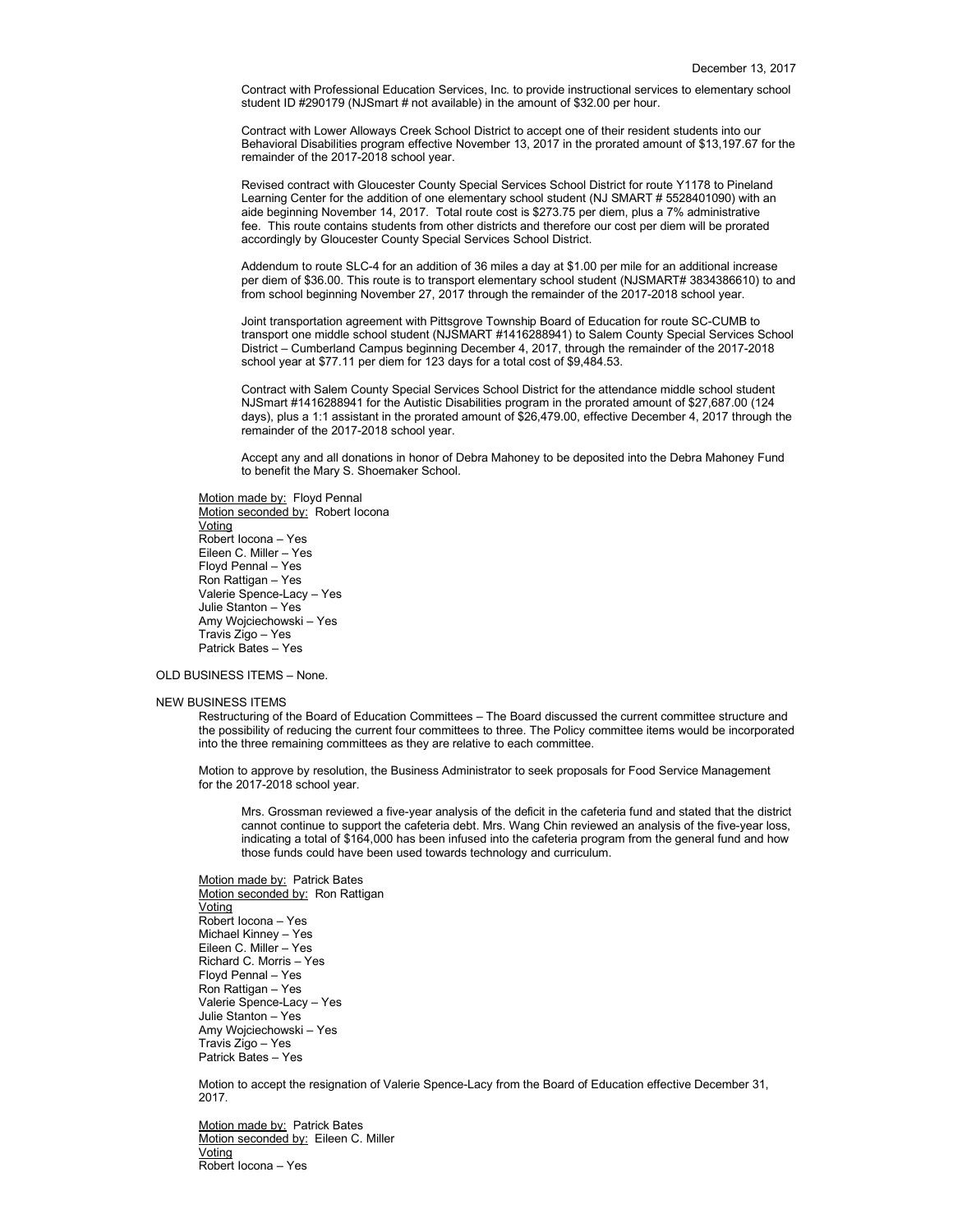Michael Kinney – Yes Eileen C. Miller – Yes Richard C. Morris – Yes Floyd Pennal – Yes Ron Rattigan – Yes Valerie Spence-Lacy – Yes Julie Stanton – Yes Amy Wojciechowski – Yes Travis Zigo – Yes Patrick Bates – Yes

## OTHER REPORTS

Administrator's Monthly Reports.

President -- Mr. Pat Bates stated that thorough prep work and analysis helped the Board arrive at the right decision for the Food Service RFP.

Superintendent of Schools – Mrs. Virginia M. Grossman stated that the RFP made sense from a financial perspective; made sure the RFP was written such that our staff are taken care of; communication with all parties was clear and transparent.

Business Administrator -- Mrs. Rose Wang Chin thanked the food service staff for their attendance at the Board meeting to support the RFP.

#### SENDING DISTRICT REPORTS

Alloway Township -- Mr. Richard Morris had nothing to report.

Upper Pittsgrove Township -- Mr. Michael Kinney reported that teacher negotiations has begun.

SCHOOL AGE CHILD CARE (SACC) REPORT -- Mr. Robert locona had nothing to report.

DELEGATE REPORT – Mrs. Eileen Miller reported on the Delegate Assembly meeting held in November.

AG SCIENCE ADVISORY BOARD REPORT – Dr. Julie Stanton had nothing to report.

# FUTURE MEETINGS

• January 4, 2018 – Re-Organization Board Meeting, 7:00 p.m., Mary S. Shoemaker School Library.

#### COMMUNICATIONS

Thank you card from Jessica Landolfi

FOR YOUR INFORMATION Enrollment Reports. Suspension Reports.

## RECESS INTO EXECUTIVE SESSION I

The Open Public Meetings Act allows the Board to enter into executive session for confidential matters (N.J.S.A. 10:4- 12b). Matters discussed in executive session will remain confidential until such time as the need for confidentiality no longer exists.

Motion that the Board of Education enter into executive session, by resolution, to discuss personnel and contracts. It is expected that the executive session will last approximately 30 minutes. The Board will reconvene in open public session immediately following. Formal action may or may not be taken as a result of the executive session. (8:20 p.m.)

Motion made by: Julie Stanton Motion seconded by: Eileen C. Miller Voting Robert Iocona – Yes Michael Kinney – Yes Eileen C. Miller – Yes Richard C. Morris – Yes Floyd Pennal – Yes Ron Rattigan – Yes Valerie Spence-Lacy – Yes Julie Stanton – Yes Amy Wojciechowski – Yes Travis Zigo – Yes Patrick Bates – Yes

RESUMPTION OF PUBLIC PORTION OF THE MEETING Motion to resume the public portion of the meeting at 8:32 p.m.

> Motion made by: Eileen C. Miller Motion seconded by: Michael Kinney **Voting** Robert Iocona – Yes Michael Kinney – Yes Eileen C. Miller – Yes Richard C. Morris – Yes Floyd Pennal – Yes